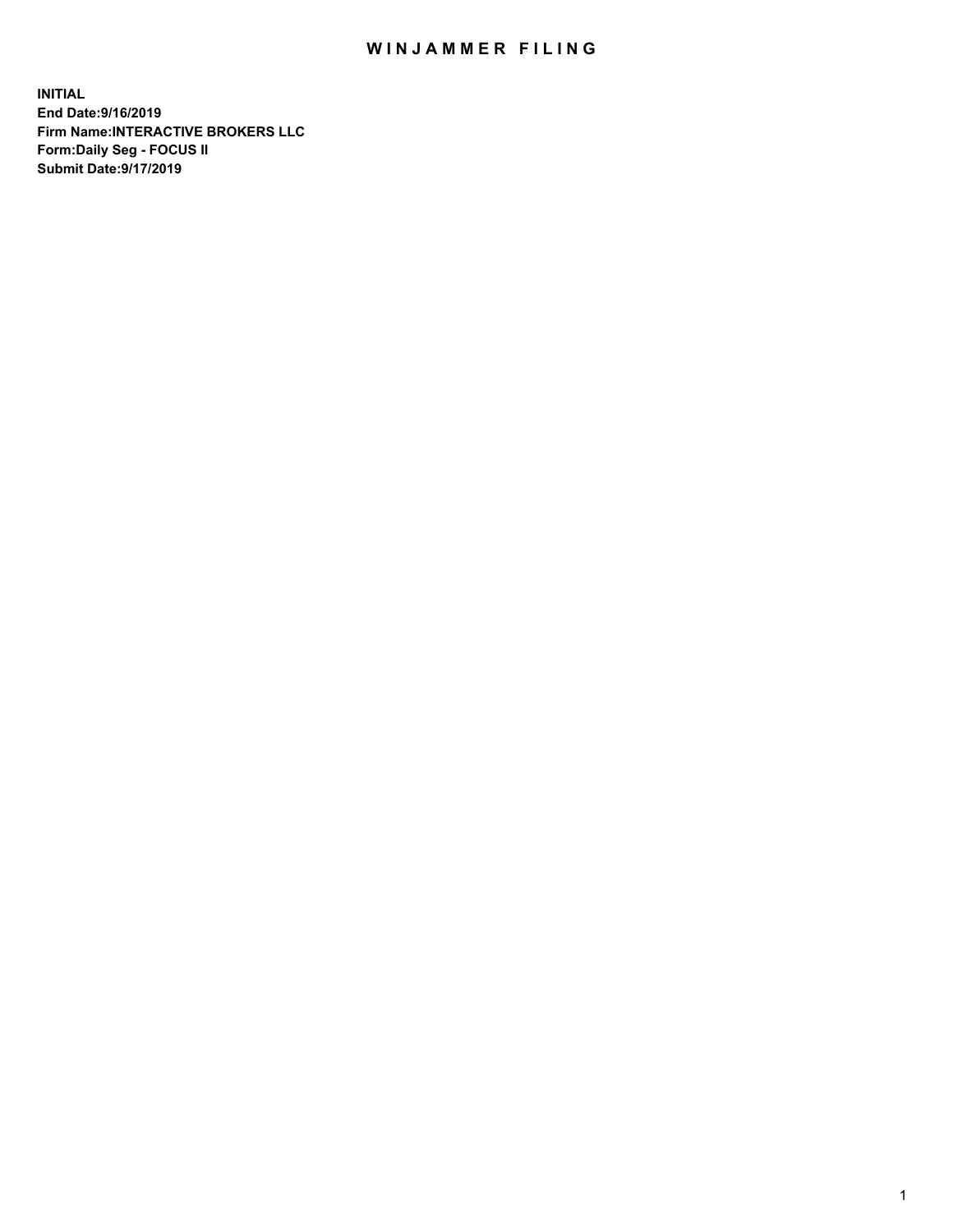**INITIAL End Date:9/16/2019 Firm Name:INTERACTIVE BROKERS LLC Form:Daily Seg - FOCUS II Submit Date:9/17/2019 Daily Segregation - Cover Page**

| Name of Company                                                                                                                                                                                                                                                                                                                | <b>INTERACTIVE BROKERS LLC</b>                                                                  |
|--------------------------------------------------------------------------------------------------------------------------------------------------------------------------------------------------------------------------------------------------------------------------------------------------------------------------------|-------------------------------------------------------------------------------------------------|
| <b>Contact Name</b>                                                                                                                                                                                                                                                                                                            | James Menicucci                                                                                 |
| <b>Contact Phone Number</b>                                                                                                                                                                                                                                                                                                    | 203-618-8085                                                                                    |
| <b>Contact Email Address</b>                                                                                                                                                                                                                                                                                                   | jmenicucci@interactivebrokers.c<br>om                                                           |
| FCM's Customer Segregated Funds Residual Interest Target (choose one):<br>a. Minimum dollar amount: ; or<br>b. Minimum percentage of customer segregated funds required:% ; or<br>c. Dollar amount range between: and; or<br>d. Percentage range of customer segregated funds required between:% and%.                         | $\overline{\mathbf{0}}$<br>$\overline{\mathbf{0}}$<br>155,000,000 245,000,000<br>0 <sub>0</sub> |
| FCM's Customer Secured Amount Funds Residual Interest Target (choose one):<br>a. Minimum dollar amount: ; or<br>b. Minimum percentage of customer secured funds required:% ; or<br>c. Dollar amount range between: and; or<br>d. Percentage range of customer secured funds required between:% and%.                           | $\overline{\mathbf{0}}$<br>0<br>80,000,000 120,000,000<br>0 <sub>0</sub>                        |
| FCM's Cleared Swaps Customer Collateral Residual Interest Target (choose one):<br>a. Minimum dollar amount: ; or<br>b. Minimum percentage of cleared swaps customer collateral required:% ; or<br>c. Dollar amount range between: and; or<br>d. Percentage range of cleared swaps customer collateral required between:% and%. | $\overline{\mathbf{0}}$<br><u>0</u><br>$\underline{0}$ $\underline{0}$<br>00                    |

Attach supporting documents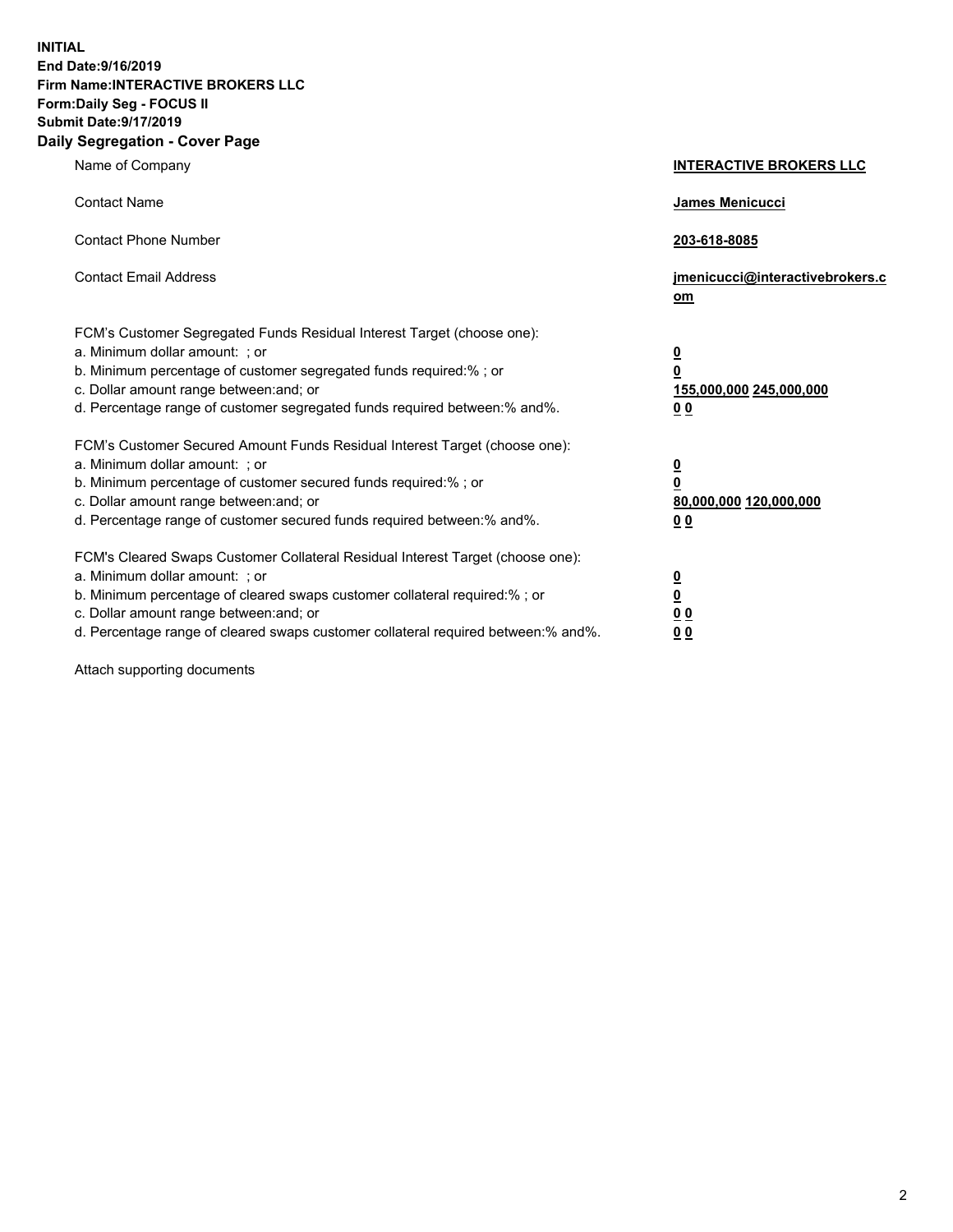## **INITIAL End Date:9/16/2019 Firm Name:INTERACTIVE BROKERS LLC Form:Daily Seg - FOCUS II Submit Date:9/17/2019 Daily Segregation - Secured Amounts**

|                | Daily Jegregation - Jeculed Aniounts                                                                                                 |                                                      |
|----------------|--------------------------------------------------------------------------------------------------------------------------------------|------------------------------------------------------|
|                | Foreign Futures and Foreign Options Secured Amounts                                                                                  |                                                      |
|                | Amount required to be set aside pursuant to law, rule or regulation of a foreign                                                     | $0$ [7305]                                           |
|                | government or a rule of a self-regulatory organization authorized thereunder                                                         |                                                      |
| $\mathbf{1}$ . | Net ledger balance - Foreign Futures and Foreign Option Trading - All Customers                                                      |                                                      |
|                | A. Cash                                                                                                                              | $-109,245,567$ [7315]                                |
|                | B. Securities (at market)                                                                                                            | $0$ [7317]                                           |
| 2.             | Net unrealized profit (loss) in open futures contracts traded on a foreign board of trade                                            | 613,432,607 [7325]                                   |
| 3.             | Exchange traded options                                                                                                              |                                                      |
|                | a. Market value of open option contracts purchased on a foreign board of trade                                                       | 85,043 [7335]                                        |
|                | b. Market value of open contracts granted (sold) on a foreign board of trade                                                         | -52,204 [7337]                                       |
| 4.             | Net equity (deficit) (add lines 1.2. and 3.)                                                                                         | 504,219,879 [7345]                                   |
| 5.             | Account liquidating to a deficit and account with a debit balances - gross amount                                                    | 20,717 [7351]                                        |
|                | Less: amount offset by customer owned securities                                                                                     | 0 [7352] 20,717 [7354]                               |
| 6.             | Amount required to be set aside as the secured amount - Net Liquidating Equity                                                       | 504,240,596 [7355]                                   |
|                | Method (add lines 4 and 5)                                                                                                           |                                                      |
| 7.             | Greater of amount required to be set aside pursuant to foreign jurisdiction (above) or line                                          | 504,240,596 [7360]                                   |
|                | 6.                                                                                                                                   |                                                      |
|                | FUNDS DEPOSITED IN SEPARATE REGULATION 30.7 ACCOUNTS                                                                                 |                                                      |
| 1.             | Cash in banks                                                                                                                        |                                                      |
|                | A. Banks located in the United States                                                                                                | 100,760,347 [7500]                                   |
|                | B. Other banks qualified under Regulation 30.7                                                                                       | 0 [7520] 100,760,347 [7530]                          |
| 2.             | Securities                                                                                                                           |                                                      |
|                | A. In safekeeping with banks located in the United States                                                                            | 462,433,900 [7540]                                   |
|                | B. In safekeeping with other banks qualified under Regulation 30.7                                                                   | 0 [7560] 462,433,900 [7570]                          |
| 3.             | Equities with registered futures commission merchants                                                                                |                                                      |
|                | A. Cash                                                                                                                              | $0$ [7580]                                           |
|                | <b>B.</b> Securities                                                                                                                 | $0$ [7590]                                           |
|                | C. Unrealized gain (loss) on open futures contracts                                                                                  | $0$ [7600]                                           |
|                | D. Value of long option contracts                                                                                                    | $0$ [7610]                                           |
|                | E. Value of short option contracts                                                                                                   | 0 [7615] 0 [7620]                                    |
| 4.             | Amounts held by clearing organizations of foreign boards of trade                                                                    |                                                      |
|                | A. Cash                                                                                                                              | $0$ [7640]                                           |
|                | <b>B.</b> Securities                                                                                                                 | $0$ [7650]                                           |
|                | C. Amount due to (from) clearing organization - daily variation                                                                      | $0$ [7660]                                           |
|                | D. Value of long option contracts                                                                                                    | $0$ [7670]                                           |
|                | E. Value of short option contracts                                                                                                   | 0 [7675] 0 [7680]                                    |
| 5.             | Amounts held by members of foreign boards of trade                                                                                   |                                                      |
|                | A. Cash                                                                                                                              | -538,432,002 [7700]                                  |
|                | <b>B.</b> Securities                                                                                                                 | $0$ [7710]                                           |
|                | C. Unrealized gain (loss) on open futures contracts<br>D. Value of long option contracts                                             | 609,813,782 [7720]                                   |
|                | E. Value of short option contracts                                                                                                   | 34,260 [7730]                                        |
|                | Amounts with other depositories designated by a foreign board of trade                                                               | <mark>-25,365</mark> [7735] <b>71,390,675</b> [7740] |
| 6.<br>7.       |                                                                                                                                      | 0 [7760]                                             |
| 8.             | Segregated funds on hand                                                                                                             | $0$ [7765]                                           |
| 9.             | Total funds in separate section 30.7 accounts<br>Excess (deficiency) Set Aside for Secured Amount (subtract line 7 Secured Statement | 634,584,922 [7770]<br>130, 344, 326 [7380]           |
|                | Page 1 from Line 8)                                                                                                                  |                                                      |
| 10.            | Management Target Amount for Excess funds in separate section 30.7 accounts                                                          | 80,000,000 [7780]                                    |
| 11.            | Excess (deficiency) funds in separate 30.7 accounts over (under) Management Target                                                   | 50,344,326 [7785]                                    |
|                |                                                                                                                                      |                                                      |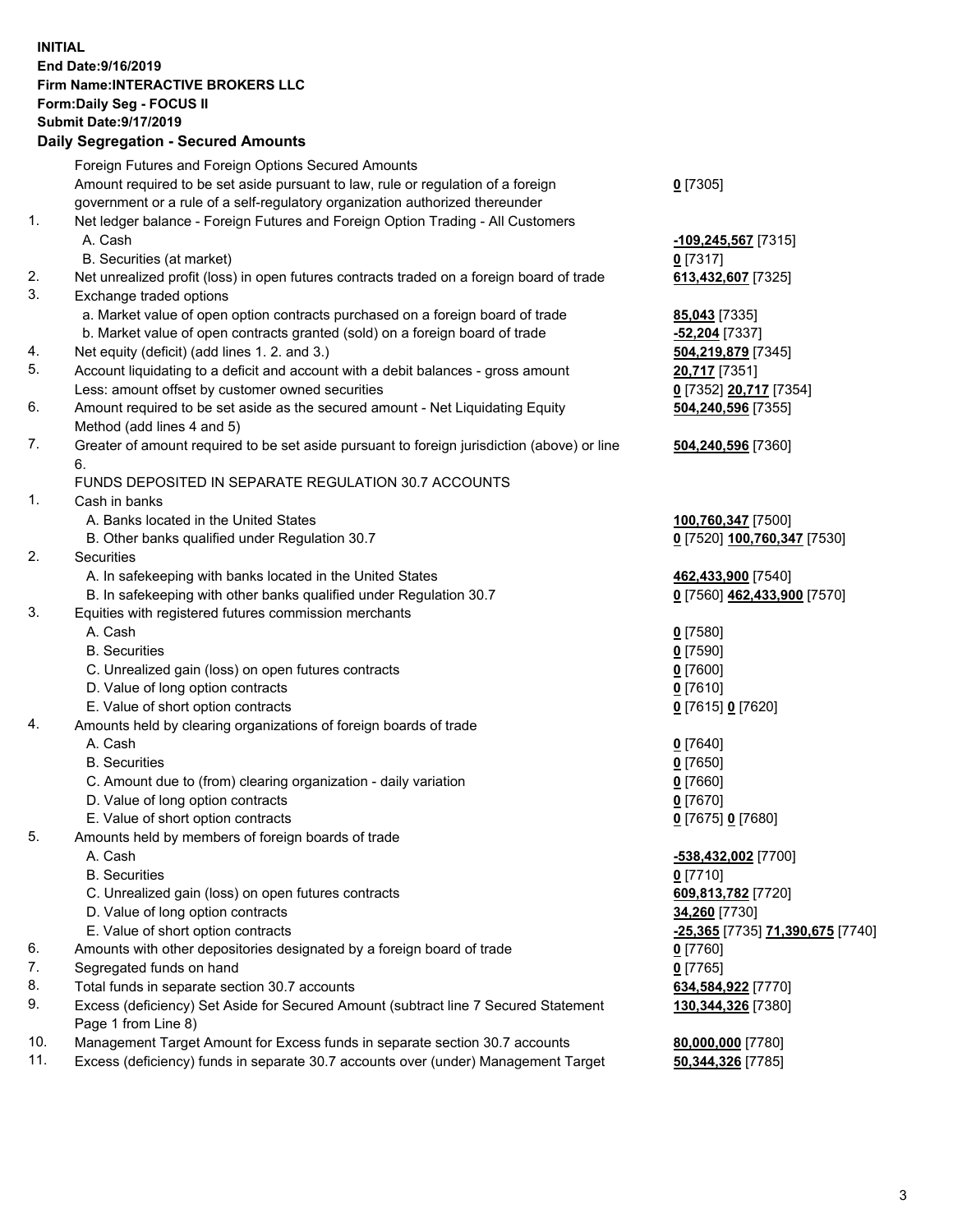**INITIAL End Date:9/16/2019 Firm Name:INTERACTIVE BROKERS LLC Form:Daily Seg - FOCUS II Submit Date:9/17/2019 Daily Segregation - Segregation Statement** SEGREGATION REQUIREMENTS(Section 4d(2) of the CEAct) 1. Net ledger balance A. Cash **4,165,203,301** [7010] B. Securities (at market) **0** [7020] 2. Net unrealized profit (loss) in open futures contracts traded on a contract market **-3,741,116** [7030] 3. Exchange traded options A. Add market value of open option contracts purchased on a contract market **282,460,135** [7032] B. Deduct market value of open option contracts granted (sold) on a contract market **-277,140,283** [7033] 4. Net equity (deficit) (add lines 1, 2 and 3) **4,166,782,037** [7040] 5. Accounts liquidating to a deficit and accounts with debit balances - gross amount **1,245,494** [7045] Less: amount offset by customer securities **0** [7047] **1,245,494** [7050] 6. Amount required to be segregated (add lines 4 and 5) **4,168,027,531** [7060] FUNDS IN SEGREGATED ACCOUNTS 7. Deposited in segregated funds bank accounts A. Cash **1,023,208,653** [7070] B. Securities representing investments of customers' funds (at market) **1,975,170,660** [7080] C. Securities held for particular customers or option customers in lieu of cash (at market) **0** [7090] 8. Margins on deposit with derivatives clearing organizations of contract markets A. Cash **2,643,079** [7100] B. Securities representing investments of customers' funds (at market) **1,351,922,427** [7110] C. Securities held for particular customers or option customers in lieu of cash (at market) **0** [7120] 9. Net settlement from (to) derivatives clearing organizations of contract markets **17,471,243** [7130] 10. Exchange traded options A. Value of open long option contracts **282,796,481** [7132] B. Value of open short option contracts **-277,538,286** [7133] 11. Net equities with other FCMs A. Net liquidating equity **0** [7140] B. Securities representing investments of customers' funds (at market) **0** [7160] C. Securities held for particular customers or option customers in lieu of cash (at market) **0** [7170] 12. Segregated funds on hand **0** [7150] 13. Total amount in segregation (add lines 7 through 12) **4,375,674,257** [7180] 14. Excess (deficiency) funds in segregation (subtract line 6 from line 13) **207,646,726** [7190] 15. Management Target Amount for Excess funds in segregation **155,000,000** [7194]

16. Excess (deficiency) funds in segregation over (under) Management Target Amount Excess

**52,646,726** [7198]